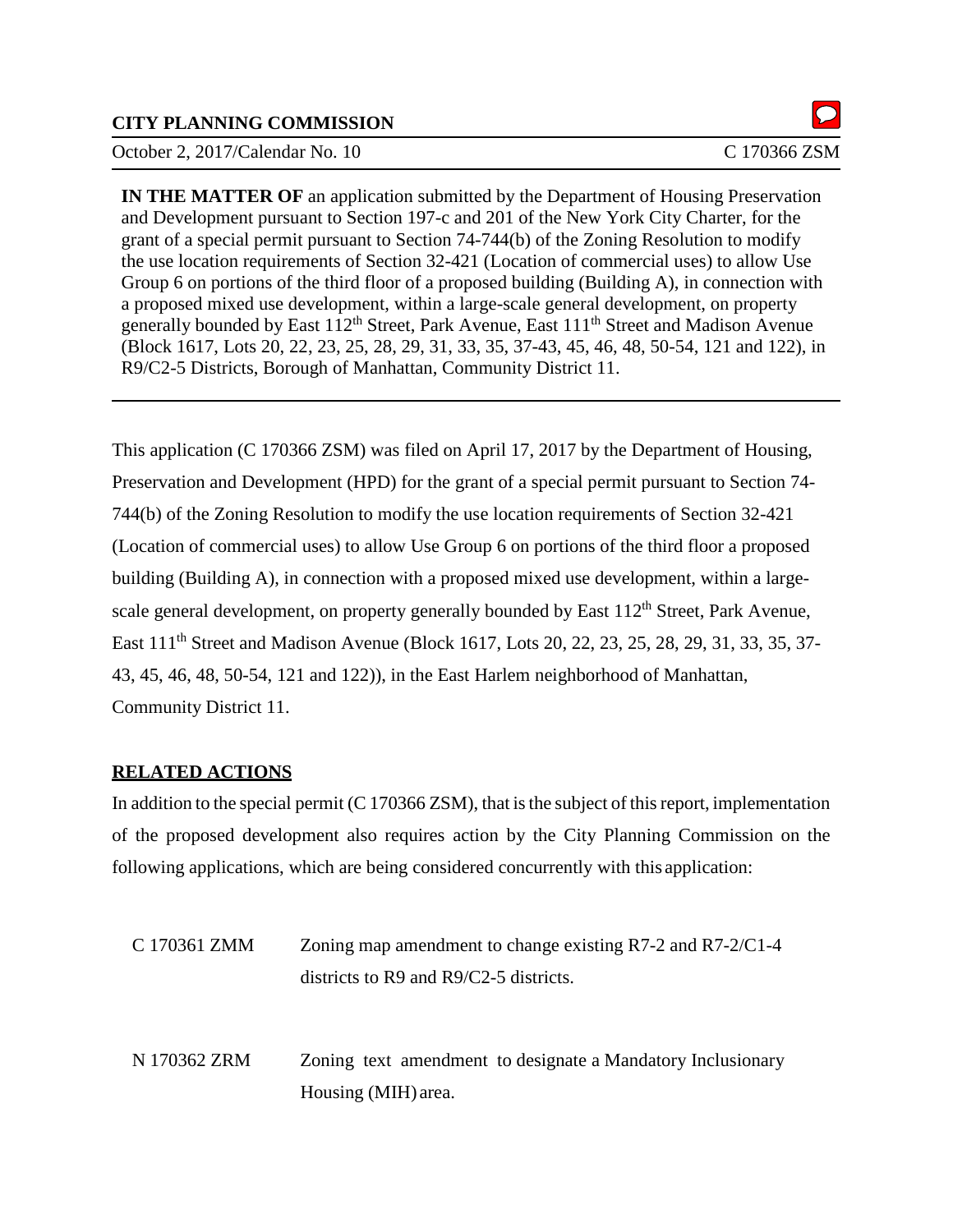| C 170363 HAM | Urban Development Action Area Project (UDAAP) designation and<br>project approval and the disposition of City-owned property.       |
|--------------|-------------------------------------------------------------------------------------------------------------------------------------|
| C 170364 PQM | Acquisition of a portion of the Disposition Area by the City for<br>community garden use.                                           |
| C 170365 ZSM | Special permit to modify the height and setback and yard<br>requirements within a Large-Scale General Development.                  |
| C 170367 ZSM | Special permit to modify parking requirements within a Large Scale<br>General Development.                                          |
| N 170368 ZCM | Certification from the City Planning Commission to modify the<br>ground-floor use requirements for a building facing a wide street. |

## **BACKGROUND**

A full background discussion and description of this application appear in the report on the related UDAAP action (C 170363 HAM).

## **ENVIRONMENTAL REVIEW**

This application (C 170366 ZSM), in conjunction with the related actions (C 170361 ZMM, N 170362 ZRM, C 170363 HAM, C 170364 PQM, C 170365 ZSM, C 170367 ZSM and N 170368 ZCM), was reviewed pursuant to the New York State Environmental Quality Review Act (SEQRA), and the SEQRA regulations set forth in Volume 6 of the New York Code of Rules and Regulations, Section 617.00 et seq. and the City Environmental Quality Review (CEQR)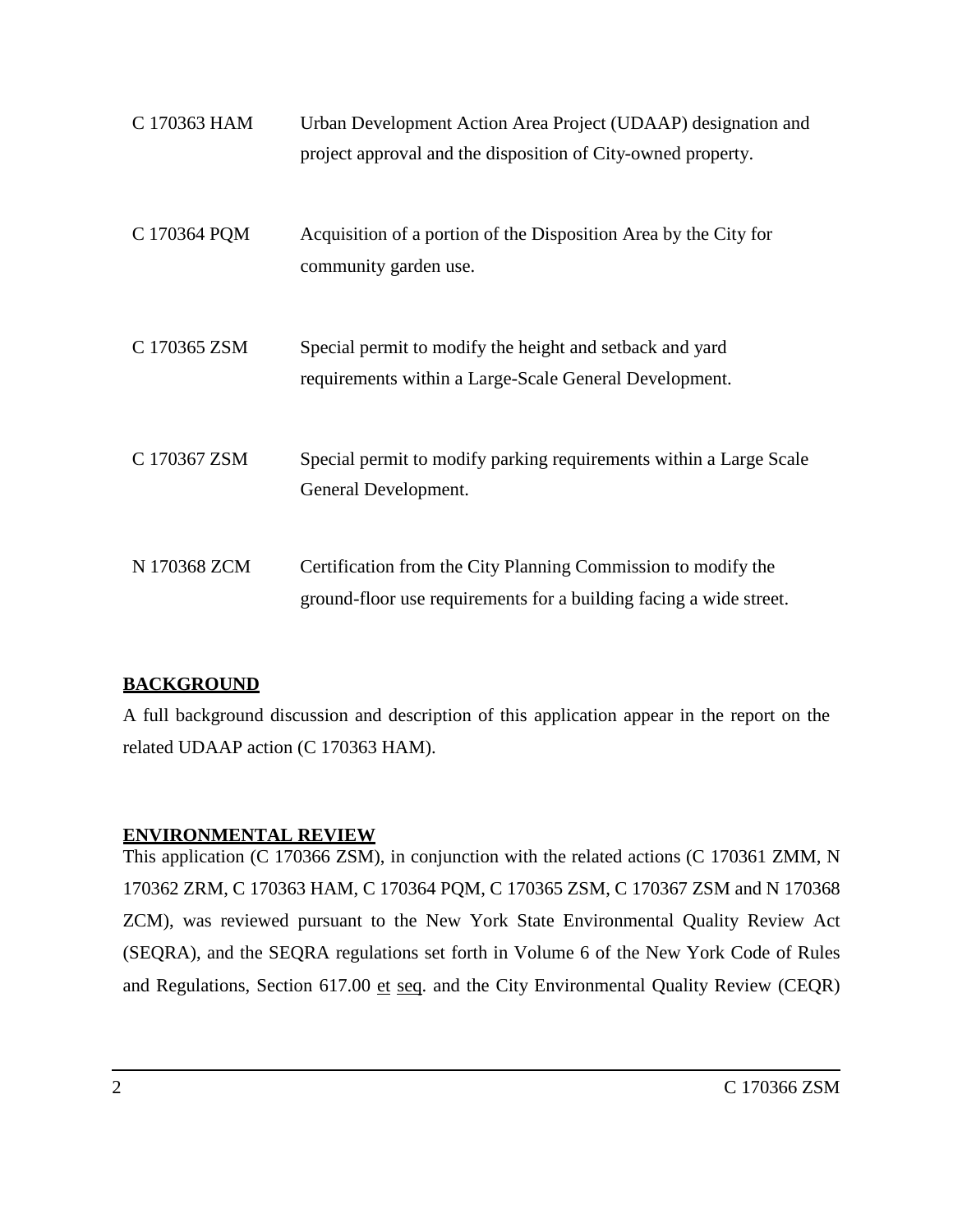Rules of Procedure of 1991 and Executive Order No. 91 of 1977. The designated CEQR number is 17DCP048M. The lead agency is the City Planning Commission.

A summary of the environmental review, including the Final Environmental Impact Statement (FEIS), issued on September 19, 2017, appears in the report on the related UDAAP action (C 170363 HAM).

## **UNIFORM LAND USE REVIEW**

This application (C 170366 ZSM), in conjunction with the related actions (C 170361 ZMM, C 170363 HAM, C 170364 PQM, C 170365 ZSM and C 170367 ZSM), was certified as complete by the Department of City Planning on April 24, 2017 and was duly referred to Manhattan Community Board 11 and the Manhattan Borough President in accordance with Title 62 of the Rules of the City of New York, Section 2-02(b), along with the related applications for a zoning text amendment ( N 170362 ZRM) and a City Planning Commission certification (N 170368 ZCM), which were referred for information and review in accordance with the procedures for non-ULURP matters.

#### **Community Board Public Hearing**

CommunityBoard 11 held a public hearing on the application (C 170366 ZSM) on June 27, 2017 and on that date, by a vote of 29 in favor, five in opposition, and with three abstentions, adopted a resolution recommending approval with conditions.

A summary of the Community Board's recommendations appears in the report on the related UDAAP action (C 170363 HAM).

#### **Borough President Recommendation**

This application (C 170366 ZSM) was considered by the Manhattan Borough President, who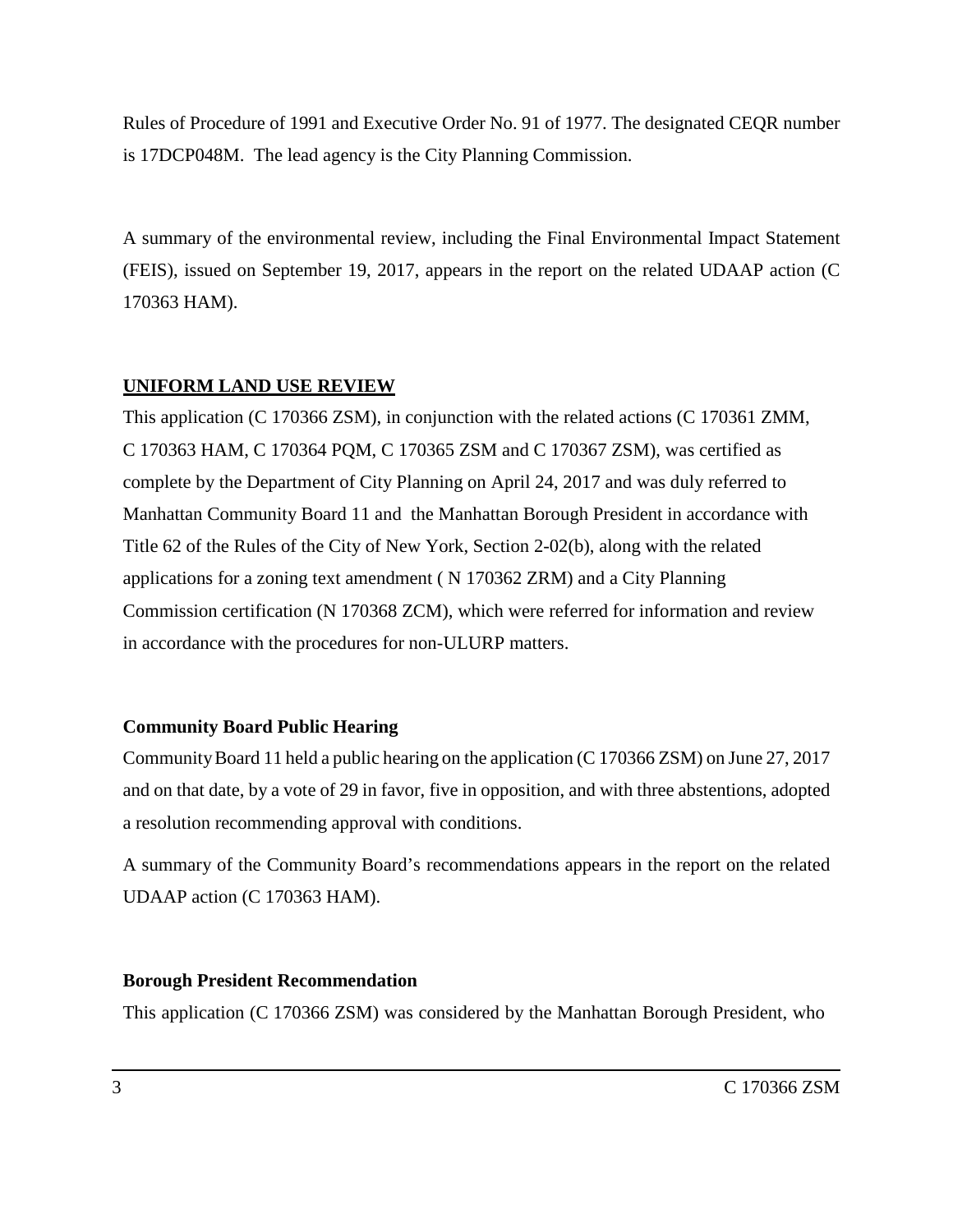issued a recommendation approving the application with conditions on August 2, 2017.

A summary of the Borough President's recommendations appear in the report for the related UDAAP action (C 170363 HAM).

# **City Planning Commission Public Hearing**

On August 9, 2017 (Calendar No. 25), the City Planning Commission scheduled August 23, 2017 for a public hearing on this application (C 170366 ZSM) and the applications for the related actions. The hearing was duly held on August 23, 2017 (Calendar No. 43).

There were eight speakers in favor of the application and none in opposition, as described in the report on the related UDAAP action (C 170363 HAM).

# **CONSIDERATION**

The Commission believes that this proposed special permit, in conjunction with the related actions, is appropriate.

A full consideration and analysis of the issues and the reasons for approving the application appears in the report on the related UDAAP action (C 170363 HAM).

# **FINDINGS**

The City Planning Commission hereby makes the following findings pursuant to Section 74- 744(b) of the Zoning Resolution (Modification of use regulations):

- 1. the #commercial use# are located in a portion of the #mixed building# that has separate access to the outside with no opening of any kind to the #residential# portion of the #building# at any #story#;
- 2. the commercial uses# are not located directly over an #story# containing #dwelling units#; and
- 3. the modifications shall not have any adverse effect on the #uses# located within the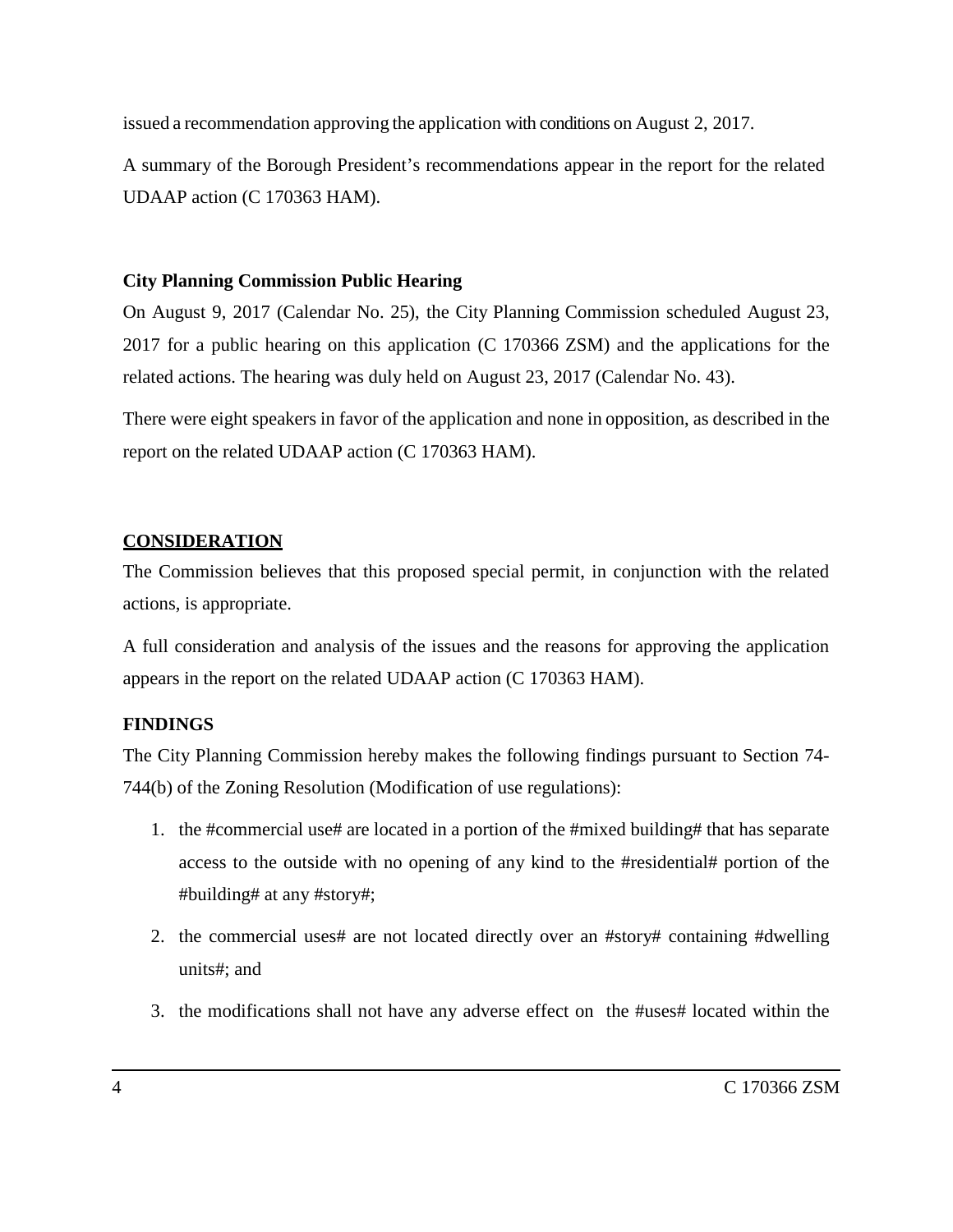#building#.

## **RESOLUTION**

**RESOLVED,** that having considered the Sendero Verde Development Alternative in the Final Environmental Impact Statement (FEIS) of the Harlem Neighborhood Rezoning applications, for which a Notice of Completion was issued on September 19, 2017, with respect to this application (CEQR No. 17DCP048M), and the Technical Memorandum, dated September 29, 2017, the City Planning Commission finds that the requirements of the New York State Environmental Quality Review Act and Regulations have been met and that:

- 1. Consistent with social, economic and other essential considerations from among the reasonable alternatives available, the action is one which avoids or minimizes adverse environmental impacts to the maximum extent practicable; and
- 2. The adverse environmental impacts identified in the Sendero Verde Development Alternative of the FEIS will be minimized or avoided to the maximum extent practicable by incorporating as conditions to the approval, pursuant to the Land Disposition Agreement(s) with the City, those project components related to the environment and mitigation measures determined to be practicable.

The report of the City Planning Commission, together with the FEIS and the Technical Memorandum dated September 29, 2017, constitute the written statement of facts, and of social, economic and other factors and standards, that form the basis of the decision, pursuant to Section 617.11(d) of the SEQRA regulations; and be it further

**RESOLVED**, that the City Planning Commission finds that the action described herein will have no significant impact on the environment; and

**RESOLVED,** by the City Planning Commission, pursuant to Sections 197-c and 200 of the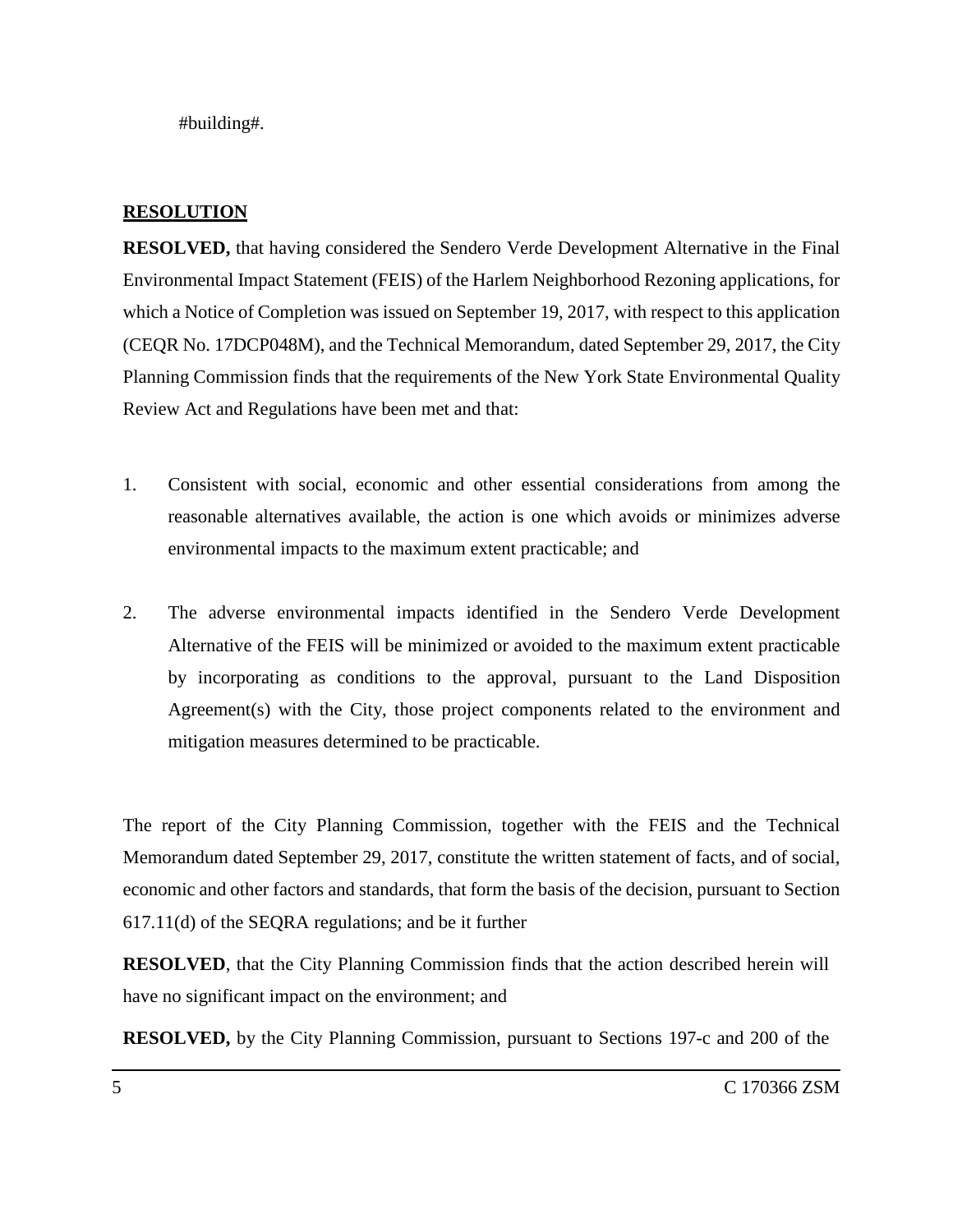New York City Charter, that based on environmental determination and the consideration and findings described in this report, the application submitted by the NYC Department of Housing Preservation and Development pursuant to Sections 197-c and 201 of the New York City Charter for the grant of a special permit pursuant to Section 74-744(b) of the Zoning Resolution to modify the use location requirements of Section 32-421 (Location of commercial uses) to allow Use Group 6 on portions of the third floor a proposed building (Building A), in connection with a proposed mixed use development, within a large-scale general development, on property generally bounded by East 112<sup>th</sup> Street, Park Avenue, East 111<sup>th</sup> Street and Madison Avenue (Lots 20-23, 25, 28, 29, 31, 33-35, 37-43, 45, 46, 48, 50-54, 121 and 122), in R9/C2-5\* Districts, Borough of Manhattan, Community District 11, is approved, subject to the following conditions:

1. The application that is the subject of this application (C 170366 ZSM) shall be developed in size and arrangement substantially in accordance with the dimensions, specifications, and zoning computations indicated on the following plans, prepared by Handel Architects, filed with this application and incorporated in this resolution:

| Drawing No.  | Title                                                               | <b>Last Date Revised</b> |
|--------------|---------------------------------------------------------------------|--------------------------|
| $Z - 002.00$ | <b>Zoning Analysis</b>                                              | 04/17/2017               |
| Z-010.00     | Site Plan (Roof Plan)                                               | 09/22/2017               |
| $Z - 025.00$ | <b>Special Permit Use Modifications</b><br><b>Ground Floor Plan</b> | 09/22/2017               |
| $Z - 026.00$ | Special Permit Use Modification 3rd<br><b>Floor Plan</b>            | 09/22/2017               |
|              |                                                                     |                          |

2. Such development shall conform to all applicable provisions of the Zoning Resolution, except for the modifications specifically granted in this resolution and shown on the plans listed above which have been filed with this application. All zoning computations are subject to verification and approval by the New York City Department of Buildings.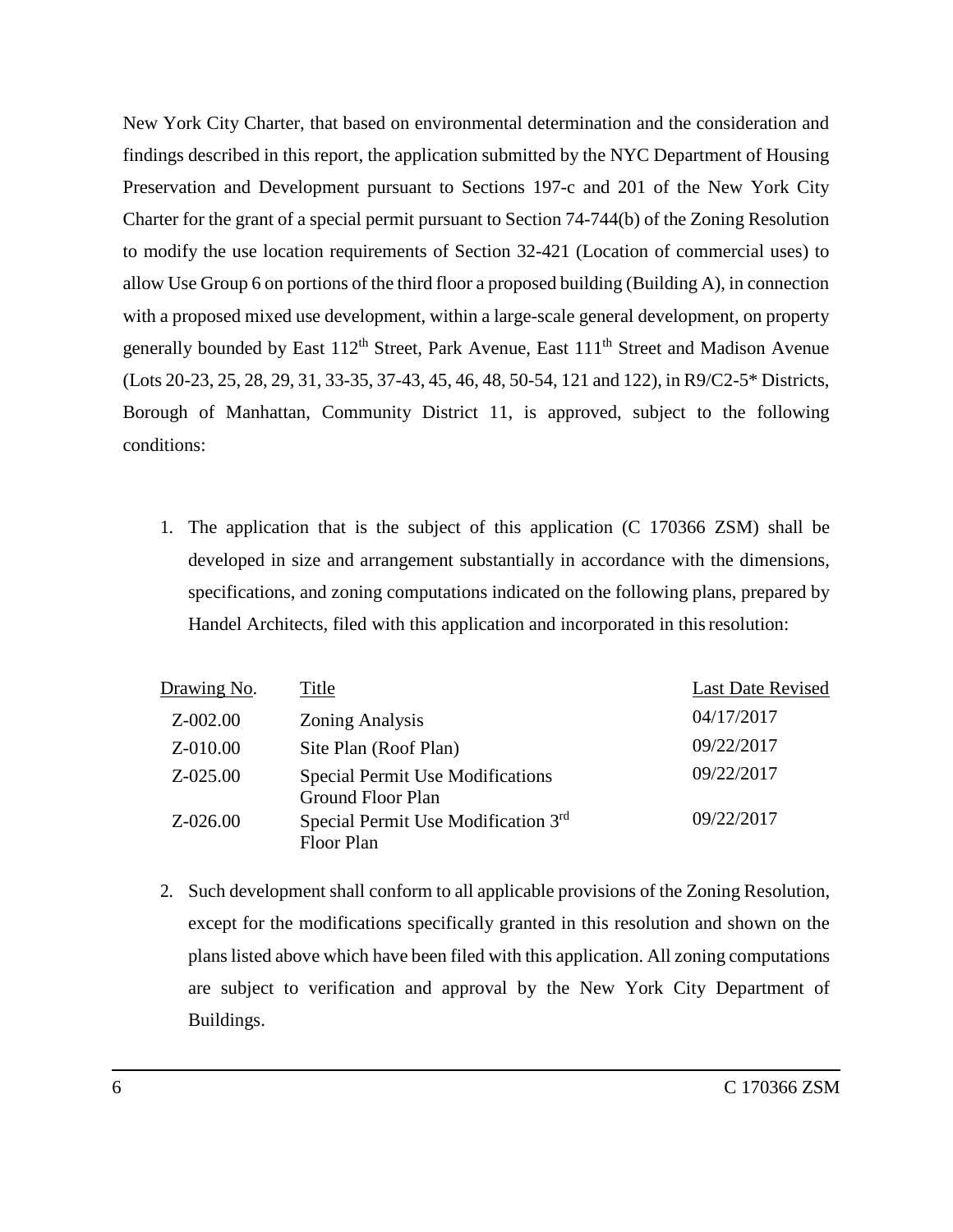- 3. Such development shall conform to all applicable laws and regulations relating to its construction, operation and maintenance.
- 4. Development pursuant to this resolution shall be allowed only after the restrictive declaration attached as Exhibit A to the related special permit (C 170365 ZSM), with such administrative changes as are acceptable to Counsel to the Department of City Planning, have been executed and recorded in the Office of the City Register, New York County. Such restrictive declaration shall be deemed incorporated herein as a condition to this resolution.
- 5. In the event that the property that is the subject of the application is developed as, sold as, or converted to condominium units, a homeowners' association or cooperative ownership, a copy of this report and resolution and any subsequent modifications shall be provided to the Attorney General of the State of New York at the time of application for any such condominium, homeowners' or cooperative offering plan and, if the Attorney General so directs, shall be incorporated in full in any offering documents relating to the property.
- 6. All leases, subleases, or other agreements for use or occupancy of space at the subject property shall give actual notice of this special permit to the lessee, sublessee or occupant.
- 7. Upon the failure of any party having any right, title or interest in the property that is the subject of this application, or the failure of any heir, successor, assign, or legal representative of such party, to observe any of the covenants, restrictions, agreements, terms or conditions of this resolution whose provisions shall constitute conditions of the special permit hereby granted, the City Planning Commission may, without the consent of any other party, revoke any portion of or all of said special permit. Such